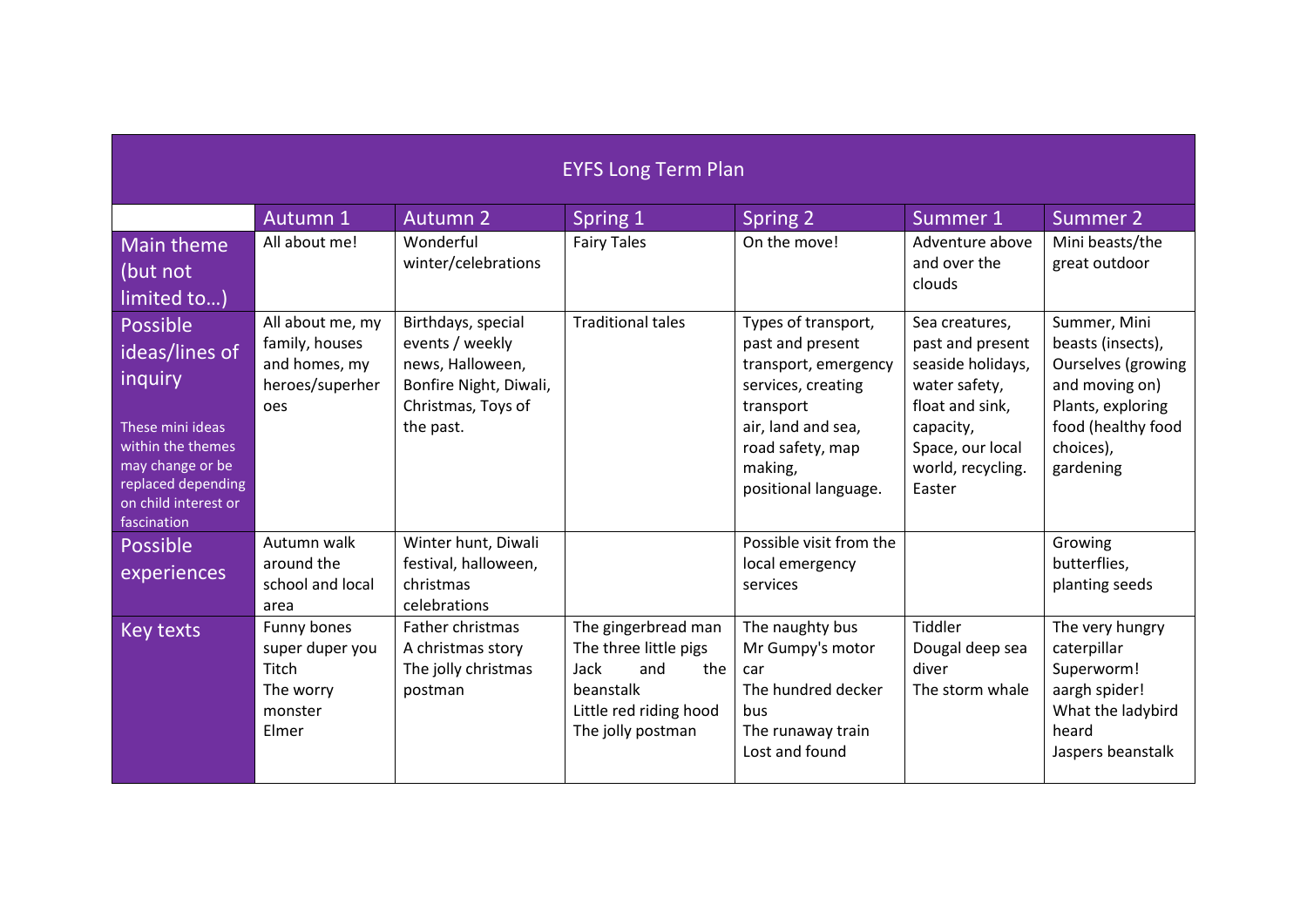| <b>Key</b><br>Vocabulary - | Family, brother,<br>sister, parents,<br>mum, dad,<br>grandparents, my<br>body, arms, legs,<br>feelings, worries,<br>emotions,<br>change, baby,<br>toddler, adult,<br>grown up,<br>teenager, happy,<br>embarrassed. | Festival, lights,<br>religion, christianity,<br>bonfire night,<br>fireworks,<br>remembrance day,<br>soldiers, christmas,<br>trees, nativity,<br>christmas story,<br>santa, workshop,<br>halloween, Diwali,<br>Diya, poppies,<br>colours. | castle, dragon,<br>dwarf, elf, evil,<br>fairy, frog,<br>godmother, gold,<br>horse, king, kiss,<br>knight, lie, pig,<br>poison, prince,<br>princess, queen,<br>shield, silver,<br>sleep, spell, step-<br>mother, sword,<br>wand, wish,<br>witch, wolf and<br>wood.<br>Arrow, ball,<br>banish, betray,<br>carriage, claw,<br>creature, defeat,<br>force, heart,<br>imposter, jewels,<br>ogre, passage,<br>plot, puppet,<br>saddle, scarf,<br>secret, slipper,<br>spinning-wheel,<br>stone, swamp,<br>throne, ticket,<br>transform,<br>treasure, ugly,<br>wart and wicked | Cars, planes, trucks,<br>tractors, boats, bikes,<br>scooters, horse and<br>carriage, police car,<br>emergency, 999, fire<br>engine, life guards,<br>ships, cruise ships,<br>old vehicles, new<br>vehicles, engines,<br>speed, tubes,<br>transport, slow, rusty,<br>metal, safety, maps,<br>routes, air, land and<br>sea.<br>Easter, Jesus,<br>christianity, cross,<br>eggs, new life, spring,<br>daffodils, life cycles,<br>chicks. | Sea creatures,<br>mermaids, deep<br>sea, diving,<br>whales, storms,<br>weather,<br>recycling, living<br>things, old and<br>new, sea sides,<br>beaches, sand. | Habitat, creatures,<br>bugs, insects,<br>amphibians,<br>butterflies, worms,<br>bug hotels,<br>growing, planting,<br>life cycles, eggs,<br>chrysalis, healthy<br>eating, crops,<br>changing me,<br>growing up. |
|----------------------------|--------------------------------------------------------------------------------------------------------------------------------------------------------------------------------------------------------------------|------------------------------------------------------------------------------------------------------------------------------------------------------------------------------------------------------------------------------------------|------------------------------------------------------------------------------------------------------------------------------------------------------------------------------------------------------------------------------------------------------------------------------------------------------------------------------------------------------------------------------------------------------------------------------------------------------------------------------------------------------------------------------------------------------------------------|-------------------------------------------------------------------------------------------------------------------------------------------------------------------------------------------------------------------------------------------------------------------------------------------------------------------------------------------------------------------------------------------------------------------------------------|--------------------------------------------------------------------------------------------------------------------------------------------------------------|---------------------------------------------------------------------------------------------------------------------------------------------------------------------------------------------------------------|
|----------------------------|--------------------------------------------------------------------------------------------------------------------------------------------------------------------------------------------------------------------|------------------------------------------------------------------------------------------------------------------------------------------------------------------------------------------------------------------------------------------|------------------------------------------------------------------------------------------------------------------------------------------------------------------------------------------------------------------------------------------------------------------------------------------------------------------------------------------------------------------------------------------------------------------------------------------------------------------------------------------------------------------------------------------------------------------------|-------------------------------------------------------------------------------------------------------------------------------------------------------------------------------------------------------------------------------------------------------------------------------------------------------------------------------------------------------------------------------------------------------------------------------------|--------------------------------------------------------------------------------------------------------------------------------------------------------------|---------------------------------------------------------------------------------------------------------------------------------------------------------------------------------------------------------------|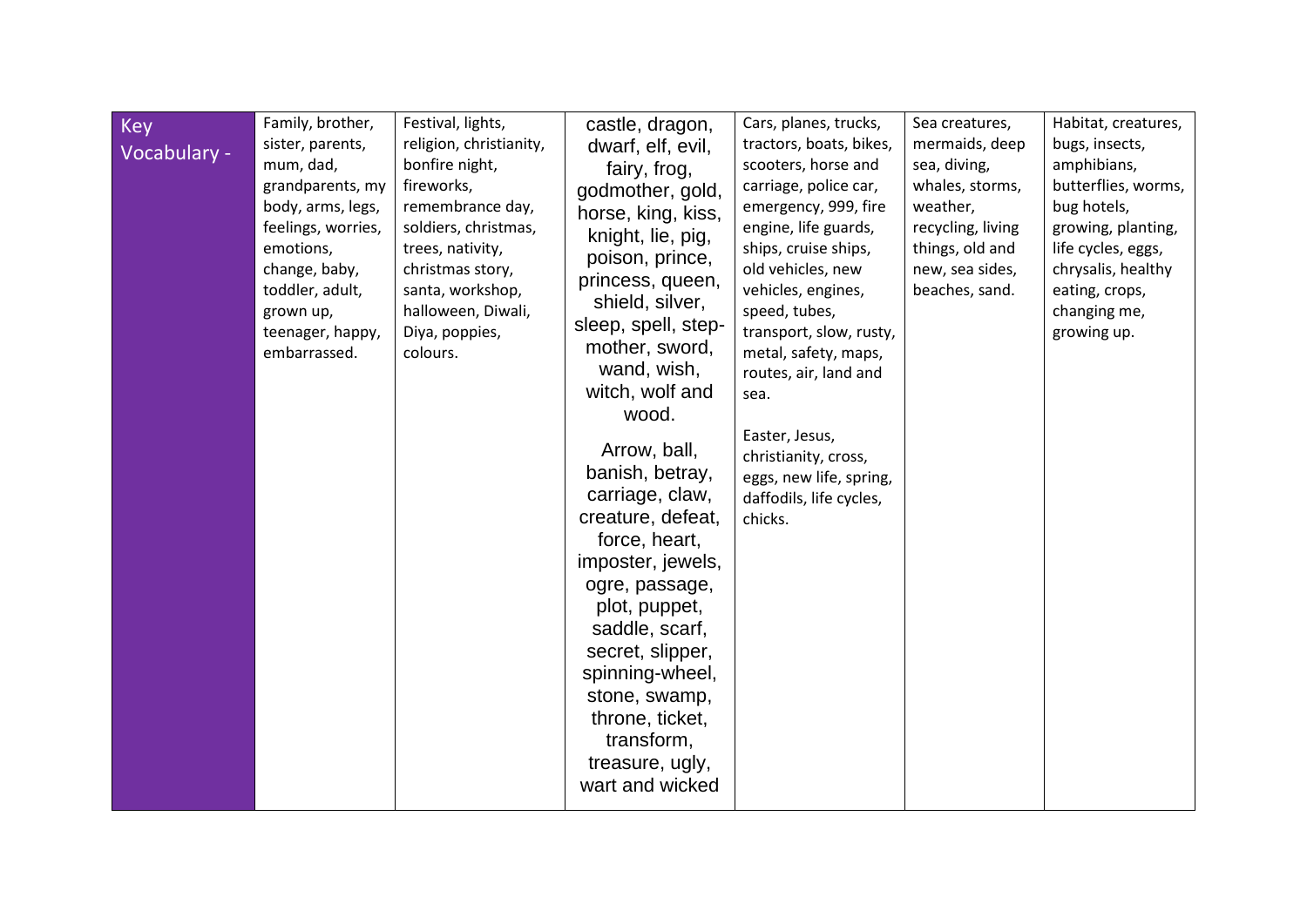| Literacy<br>/Phonics | Phase 1<br>Phase 2                                                                                                                                | Phase 2                                                                                                                                                                                                                          | Phase 2                                                                                                                                                                                                                                                            | Phase %                                                                                                                                                                                                                                                                                             | Phase 3                                                                                                                                                                                                                                                                  | Phase 3<br>Phase 4                                                                                                                                              |
|----------------------|---------------------------------------------------------------------------------------------------------------------------------------------------|----------------------------------------------------------------------------------------------------------------------------------------------------------------------------------------------------------------------------------|--------------------------------------------------------------------------------------------------------------------------------------------------------------------------------------------------------------------------------------------------------------------|-----------------------------------------------------------------------------------------------------------------------------------------------------------------------------------------------------------------------------------------------------------------------------------------------------|--------------------------------------------------------------------------------------------------------------------------------------------------------------------------------------------------------------------------------------------------------------------------|-----------------------------------------------------------------------------------------------------------------------------------------------------------------|
|                      | Listening to and<br>identifying<br>sounds in the<br>environment.<br>Listening to and<br>hearing initial<br>sounds in familiar<br>words.           | I can listen to and<br>hear sounds in CVC<br>words.<br>Listening to and<br>identifying sounds on<br>a sound mat and to<br>use this when writing.                                                                                 | To think of and<br>write a short, simple<br>sentence.<br>Listening to and<br>hearing sounds in<br>CVC and CVCC<br>words.                                                                                                                                           | To think of and<br>write a short, simple<br>sentence.<br>Listening to and<br>hearing sounds in<br>CVC and CVCC<br>words.                                                                                                                                                                            | To think of and<br>write a short,<br>simple<br>sentence.<br>Recognising<br>taught HFW in<br>text.                                                                                                                                                                        | To think of and<br>write a short,<br>simple sentence.<br>Listening to and<br>hearing sounds<br>in CVC and<br>CVCC words.                                        |
|                      | I know that<br>words can be<br>written.<br>knowing the<br>sounds that the<br>taught letters<br>make.<br>I know how to<br>write taught<br>letters. | I know words can be<br>written.<br>I know the sounds<br>that the taught<br>letters make.<br>I know what the<br>taught letters look<br>like.<br>I can recognise HFW's<br>and tricky words.<br>I can sequence a<br>familiar story. | Identifying sounds<br>on a sound mat.<br>Listens to stories<br>and is beginning to<br>anticipate what may<br>happen next.<br>Knowing how to<br>write the taught<br>letters.<br>Recognising taught<br>HFW in text.<br>Knows how to spell<br>some familiar<br>words. | Identifying sounds<br>on a sound mat.<br>Listens to stories<br>and is beginning to<br>anticipate what may<br>happen next.<br>Identifying sounds,<br>including phonemes<br>and other digraphs<br>on a sound mat.<br>Listens to stories<br>and is beginning to<br>anticipate what may<br>happen next. | To know that a<br>sentence starts<br>with a capital<br>letter and ends<br>with a full stop.<br>Knowing that<br>sentences can<br>be extended by<br>using a<br>connective<br>Uses learnt<br>words and<br>phrases to<br>discuss familiar<br>stories or during<br>role play. | Identifying<br>sounds, including<br>phonemes and<br>other digraphs on<br>a sound mat.<br>Checking written<br>work and making<br>any changes<br>where necessary. |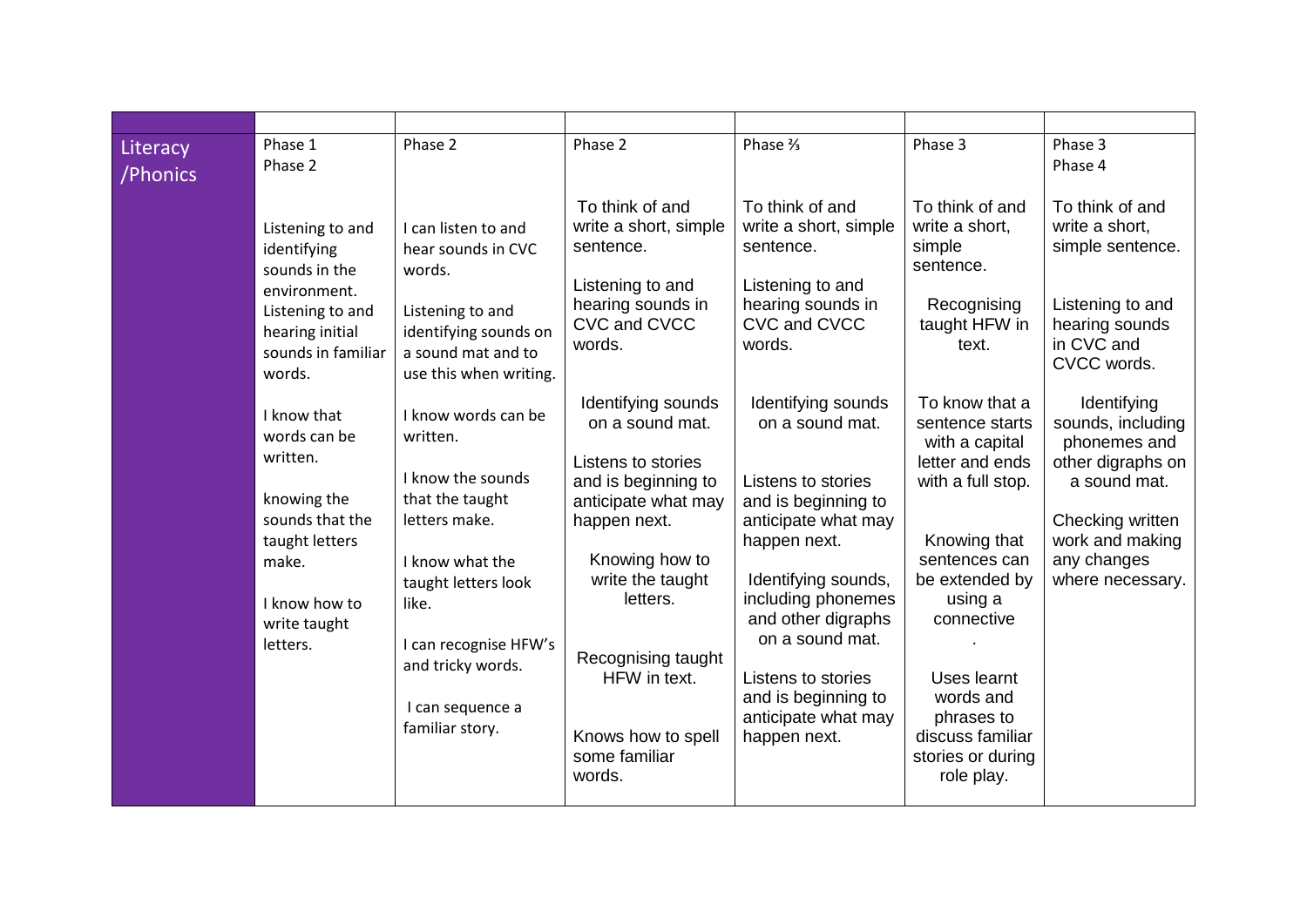|              |                           |                                                |                                           | Knowing what the<br>taught phonemes<br>look like.<br>(Sp2)                                  | Knows how to<br>spell some<br>familiar words.                                            |                                             |
|--------------|---------------------------|------------------------------------------------|-------------------------------------------|---------------------------------------------------------------------------------------------|------------------------------------------------------------------------------------------|---------------------------------------------|
|              |                           |                                                |                                           | Knowing how to<br>write the taught<br>letters.<br>Recognising taught<br>HFW in text.        | Listening to and<br>hearing sounds<br>in CVC and<br>CVCC words.                          |                                             |
|              |                           |                                                |                                           | To know that a<br>sentence starts with<br>a capital letter and<br>ends with a full<br>stop. | Identifying<br>sounds,<br>including<br>phonemes and<br>other digraphs<br>on a sound mat. |                                             |
|              |                           |                                                |                                           | Knows how to spell<br>some familiar<br>words.                                               | Checking<br>written work<br>and making any<br>changes where<br>necessary.                |                                             |
|              |                           |                                                |                                           |                                                                                             | Listens to<br>stories and is<br>beginning to<br>anticipate what<br>may happen<br>next.   |                                             |
| <b>Maths</b> | Number and<br>Place Value | One more / one less<br><b>Number and Place</b> | Number and Place<br>Value Numbers 6, 7, 8 | Shape 2D / 3D Shape<br>Numbers 7, 8, 9, 10                                                  | To 20 and<br><b>Beyond Building</b>                                                      | <b>Number Numbers</b><br>16, 17, 18, 19, 20 |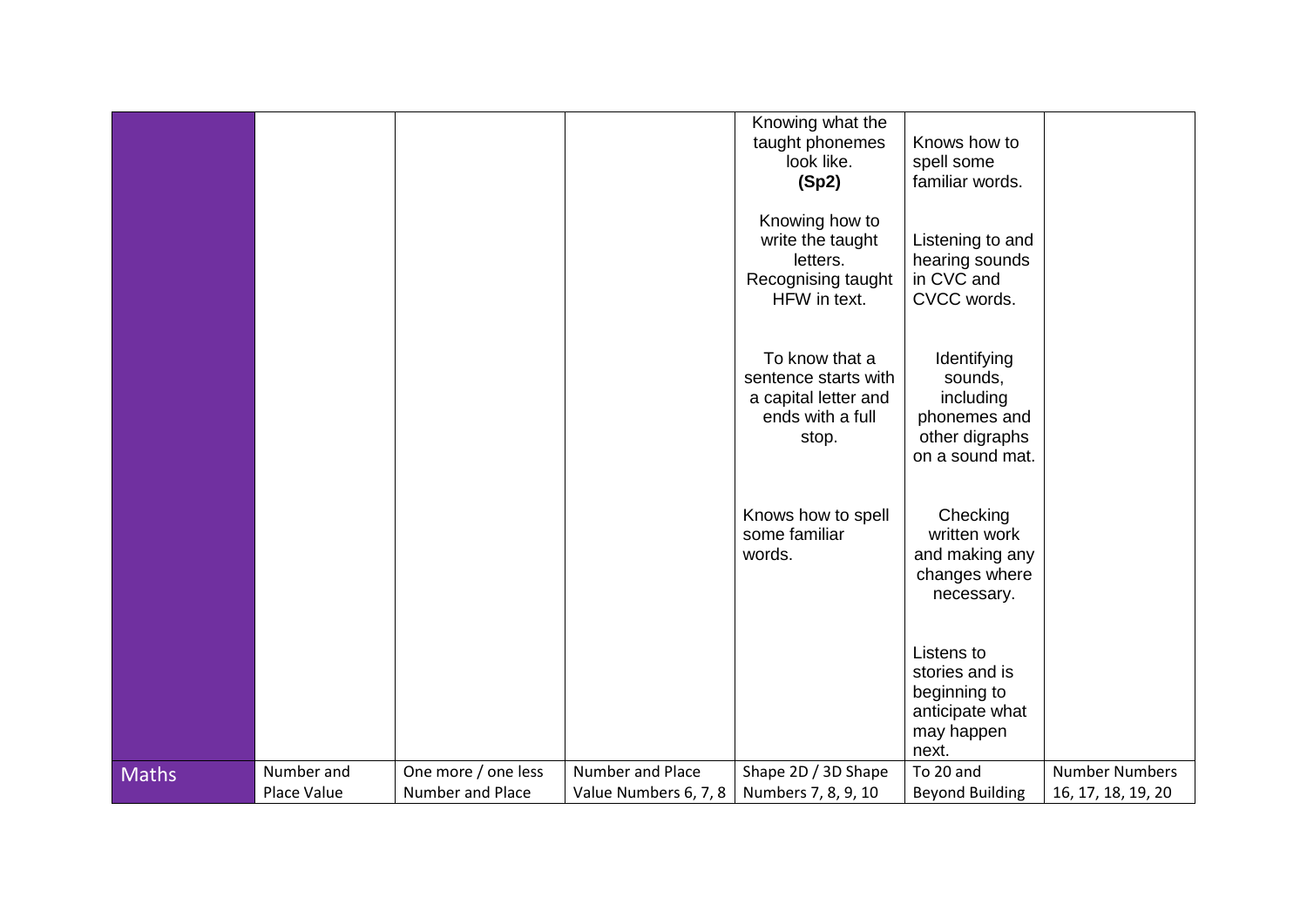|                                              | Numbers to 5      | Value Numbers 4, 5,     | Making Pairs /       | <b>Halving Doubling</b> | numbers beyond  | Halving, doubling, |
|----------------------------------------------|-------------------|-------------------------|----------------------|-------------------------|-----------------|--------------------|
|                                              | Subitising        | ,6,7,8 Subitising Early | Combining different  | Sharing                 | 10 10 - 15      | sharing Subitising |
| <b>Mathematics ELG</b>                       |                   | doubling Time First /   | groups Numbers 9,    |                         |                 | Measure Length,,   |
| Number: Children at<br>the expected level of | Comparing         |                         |                      |                         | Counting        |                    |
| development will:-                           | groups within 5   | then / now Spatial      | 10 Building 9 and 10 |                         | patterns beyond | Weight, capacity   |
| Have a deep                                  | Comparing         | thinking and shape      | Early doubling       |                         | 10 Patterns     |                    |
| understanding of                             | quantities of     | 2D / 3D Shape           | Subitising           |                         | Making more     |                    |
| number to 10,                                | identical objects |                         |                      |                         | complex pattern |                    |
| including the                                | / non identical   |                         |                      |                         | Find my pattern |                    |
| composition of each                          |                   |                         |                      |                         |                 |                    |
| number; - subitise                           | objects Addition  |                         |                      |                         |                 |                    |
| (recognise quantities                        | and Subtraction   |                         |                      |                         |                 |                    |
| without counting) up                         | Change within 5   |                         |                      |                         |                 |                    |
| to 5; - Automatically                        |                   |                         |                      |                         |                 |                    |
| recall (without                              |                   |                         |                      |                         |                 |                    |
| reference to rhymes,                         |                   |                         |                      |                         |                 |                    |
| counting or other                            |                   |                         |                      |                         |                 |                    |
| aids) number bonds                           |                   |                         |                      |                         |                 |                    |
| up to 5 (including                           |                   |                         |                      |                         |                 |                    |
| subtraction facts)                           |                   |                         |                      |                         |                 |                    |
| and some number                              |                   |                         |                      |                         |                 |                    |
| bonds to 10, including                       |                   |                         |                      |                         |                 |                    |
| doubling facts.                              |                   |                         |                      |                         |                 |                    |
| <b>Mathematics ELG:</b>                      |                   |                         |                      |                         |                 |                    |
| <b>Numerical Patterns:</b>                   |                   |                         |                      |                         |                 |                    |
| Children at the                              |                   |                         |                      |                         |                 |                    |
| expected level of                            |                   |                         |                      |                         |                 |                    |
| development will:                            |                   |                         |                      |                         |                 |                    |
| Verbally count                               |                   |                         |                      |                         |                 |                    |
| beyond 20,                                   |                   |                         |                      |                         |                 |                    |
| recognising the                              |                   |                         |                      |                         |                 |                    |
| pattern of the                               |                   |                         |                      |                         |                 |                    |
| counting system; -                           |                   |                         |                      |                         |                 |                    |
| compare quantities                           |                   |                         |                      |                         |                 |                    |
| up to 10 in different                        |                   |                         |                      |                         |                 |                    |
| contexts, recognising                        |                   |                         |                      |                         |                 |                    |
| when one quantity is                         |                   |                         |                      |                         |                 |                    |
| greater than, less                           |                   |                         |                      |                         |                 |                    |
| than or the same as                          |                   |                         |                      |                         |                 |                    |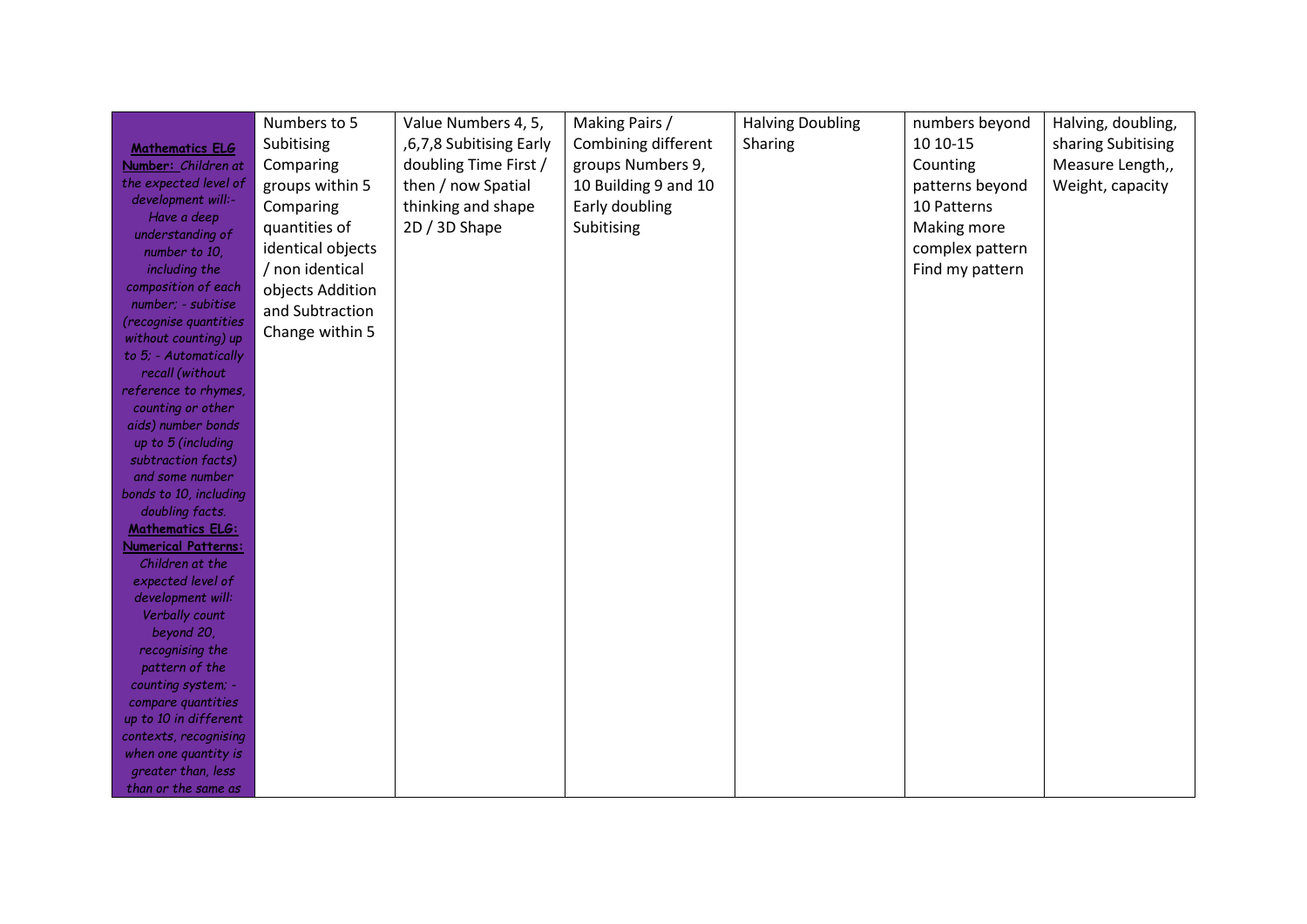| the other quantity; -<br><b>Explore</b> and<br>represent patterns<br>within numbers up to<br>10, including evens<br>and odds, double<br>facts and how<br>quantities can be<br>distributed equally. |                                                                                                                                                                      |                                                                                                                                                                                                                   |                                                             |                                                                                                       |                                                                                  |                                                   |
|----------------------------------------------------------------------------------------------------------------------------------------------------------------------------------------------------|----------------------------------------------------------------------------------------------------------------------------------------------------------------------|-------------------------------------------------------------------------------------------------------------------------------------------------------------------------------------------------------------------|-------------------------------------------------------------|-------------------------------------------------------------------------------------------------------|----------------------------------------------------------------------------------|---------------------------------------------------|
| Communicati                                                                                                                                                                                        | To talk about                                                                                                                                                        |                                                                                                                                                                                                                   | To describe                                                 | To describe familiar                                                                                  | To label and                                                                     | To be able to                                     |
| on and<br>Language-                                                                                                                                                                                | themselves and<br>others.                                                                                                                                            | To know about<br>different festivals.<br>To be able to talk                                                                                                                                                       | features of<br>traditional stories.<br>To talk about the    | texts with detail and<br>using full<br>sentences.                                                     | sort living<br>things.                                                           | order a range of<br>life cycles.<br>To be able to |
|                                                                                                                                                                                                    | To sing songs.<br>To speak about<br>a range of texts.<br>To know about<br>others.<br>To know<br>familiar songs.<br>To describe<br>different story<br>and non-fiction | about how different<br>people help us.<br>To begin to talk<br>about why things<br>happen using new<br>vocabulary learnt<br>To compare<br>different festivals.<br>To make comments<br>about their<br>observations. | role of healthy food<br>and exercise in<br>staying healthy. | To begin to ask<br>questions about<br>familiar aspects of<br>their environment<br>and their learning. | To begin to<br>research using<br>a search<br>engine.<br>To describe<br>habitats. | give facts about a<br>specified subject.          |
| UTW - The<br>natural world<br>(science)                                                                                                                                                            | texts.<br>Materials:<br><b>BIG QUESTION -</b><br>What are things<br>made from?                                                                                       | Seasons: How are<br>Autumn/Winter the<br>same and different?                                                                                                                                                      | <b>Flowering Plants</b>                                     | Seasonal Changes:<br>How will I know it is<br>Spring?                                                 | Animals,<br>including humans                                                     | Living Things:<br>Habitats of local<br>animals    |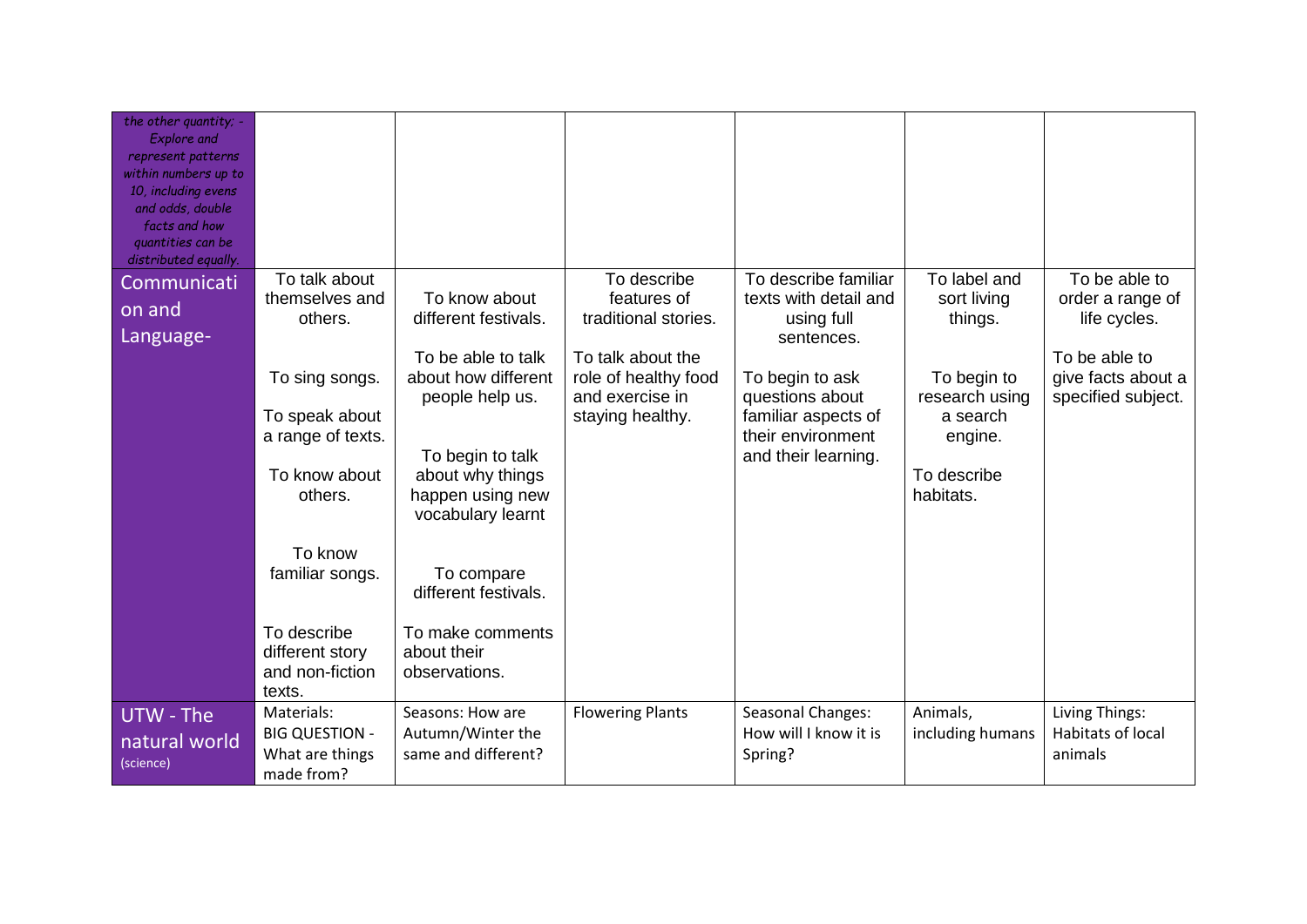| UTW-                                                                       | How many<br>materials can we<br>find around<br>Hemingbrough<br>School?<br>My class, my                                                                                                                                                        |                                                                                                                                                                                                               | Hemingbrough                                                                                                                                                                                                                                                                         |                                                                                                                                                                                                                                                                                      | <b>The Seaside</b>                                                                                                                                                                                                                                                                                  |                                                                                                                                                                                                                                                                                                                   |
|----------------------------------------------------------------------------|-----------------------------------------------------------------------------------------------------------------------------------------------------------------------------------------------------------------------------------------------|---------------------------------------------------------------------------------------------------------------------------------------------------------------------------------------------------------------|--------------------------------------------------------------------------------------------------------------------------------------------------------------------------------------------------------------------------------------------------------------------------------------|--------------------------------------------------------------------------------------------------------------------------------------------------------------------------------------------------------------------------------------------------------------------------------------|-----------------------------------------------------------------------------------------------------------------------------------------------------------------------------------------------------------------------------------------------------------------------------------------------------|-------------------------------------------------------------------------------------------------------------------------------------------------------------------------------------------------------------------------------------------------------------------------------------------------------------------|
| <b>Cultures and</b><br>communities/<br>the natural<br>world<br>(geography) | school, my road                                                                                                                                                                                                                               |                                                                                                                                                                                                               |                                                                                                                                                                                                                                                                                      |                                                                                                                                                                                                                                                                                      |                                                                                                                                                                                                                                                                                                     |                                                                                                                                                                                                                                                                                                                   |
| <b>UTW-Past</b><br>and present<br>(history)                                | Changes                                                                                                                                                                                                                                       |                                                                                                                                                                                                               | <b>Seasons</b>                                                                                                                                                                                                                                                                       |                                                                                                                                                                                                                                                                                      | <b>Celebrations</b>                                                                                                                                                                                                                                                                                 |                                                                                                                                                                                                                                                                                                                   |
| <b>Expressive</b><br>Arts and<br><b>Design</b>                             | Use drawing to<br>represent ideas<br>like movement or<br>loud noises Show<br>different<br>emotions in their<br>drawings and<br>paintings Explore<br>colour and colour<br>mixing<br>Exploring colour<br>and colour<br>mixing<br>Self portraits | Use drawing to<br>represent ideas like<br>movement or loud<br>noises Show different<br>emotions in their<br>drawings and<br>paintings Explore<br>colour and colour<br>mixing<br>Diva lamps<br>Christmas cards | Explore, use and<br>refine a variety of<br>artistic effects to<br>express their ideas<br>and feelings Return<br>to and build on their<br>previous learning and<br>developing their<br>ability to represent<br>them. Create<br>collaborative sharing<br>ideas resources and<br>skills | Explore, use and<br>refine a variety of<br>artistic effects to<br>express their ideas<br>and feelings Return<br>to and build on their<br>previous learning and<br>developing their<br>ability to represent<br>them. Create<br>collaborative sharing<br>ideas resources and<br>skills | Safely use and<br>explore a variety<br>of materials,<br>tools and<br>techniques,<br>experimenting<br>with colour,<br>design, texture,<br>form and<br>function. Share<br>their creations,<br>explaining the<br>process they<br>have used. Make<br>use of props and<br>materials when<br>role playing | Safely use and<br>explore a variety of<br>materials, tools<br>and techniques,<br>experimenting<br>with colour,<br>design, texture,<br>form and function.<br>Share their<br>creations,<br>explaining the<br>process they have<br>used. Make use of<br>props and<br>materials when<br>role playing<br>characters in |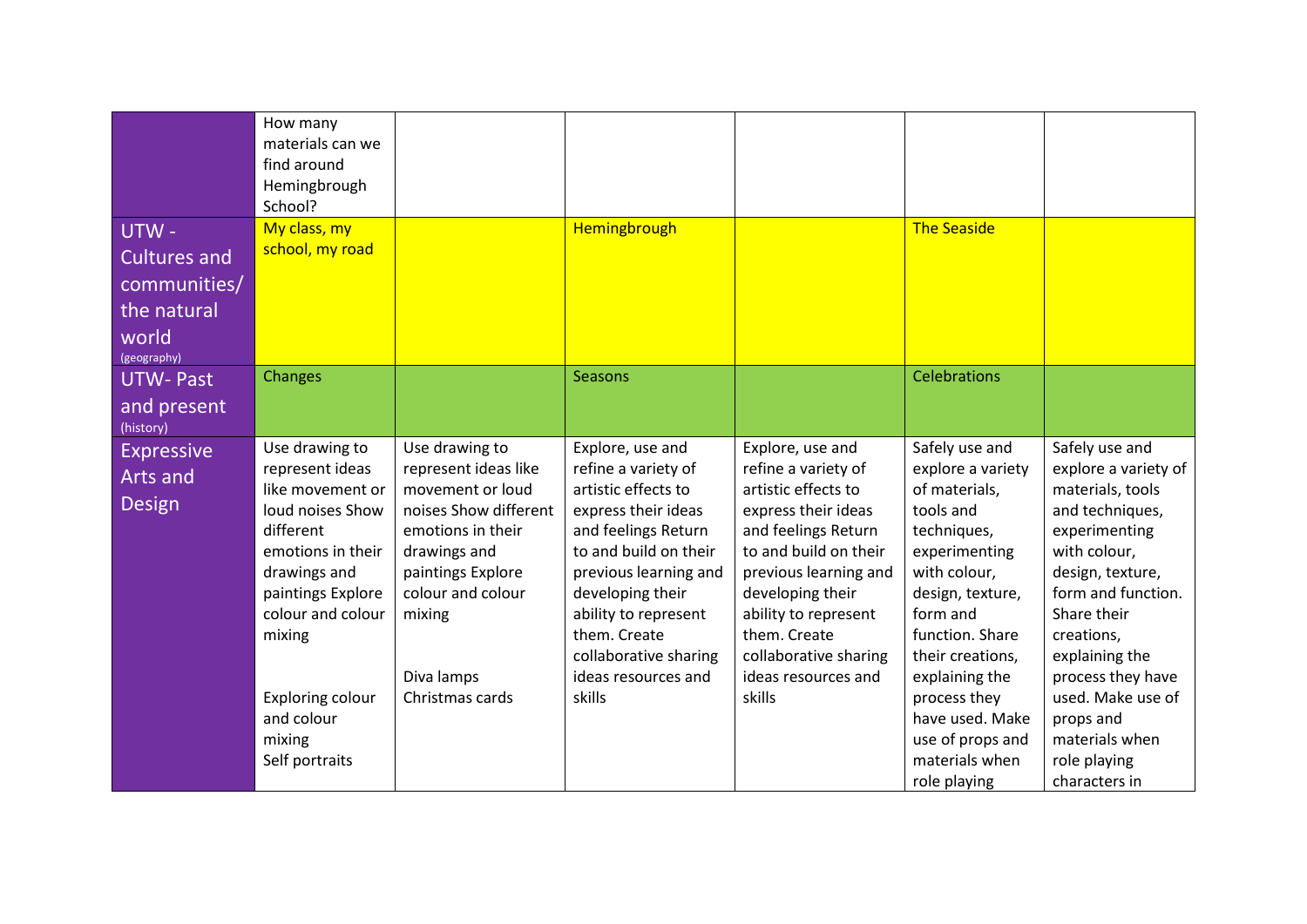|               |                                                                                                                                                                                                                                              |                                                                                                                                                                                                                                                           |                                                                                                                                                                                                                                                                                                                               |                      | characters in                                                                                                                                                                                                                                                                                           | narratives and      |
|---------------|----------------------------------------------------------------------------------------------------------------------------------------------------------------------------------------------------------------------------------------------|-----------------------------------------------------------------------------------------------------------------------------------------------------------------------------------------------------------------------------------------------------------|-------------------------------------------------------------------------------------------------------------------------------------------------------------------------------------------------------------------------------------------------------------------------------------------------------------------------------|----------------------|---------------------------------------------------------------------------------------------------------------------------------------------------------------------------------------------------------------------------------------------------------------------------------------------------------|---------------------|
|               |                                                                                                                                                                                                                                              |                                                                                                                                                                                                                                                           |                                                                                                                                                                                                                                                                                                                               |                      | narratives and                                                                                                                                                                                                                                                                                          | stories.            |
|               |                                                                                                                                                                                                                                              |                                                                                                                                                                                                                                                           |                                                                                                                                                                                                                                                                                                                               |                      | stories.                                                                                                                                                                                                                                                                                                |                     |
| EAD/DT        | Sock Puppet                                                                                                                                                                                                                                  |                                                                                                                                                                                                                                                           | <b>Fruit Kebabs</b>                                                                                                                                                                                                                                                                                                           |                      | 'Box Model'                                                                                                                                                                                                                                                                                             |                     |
| French        | <b>Greetings</b><br><b>Basic Commands</b>                                                                                                                                                                                                    |                                                                                                                                                                                                                                                           | Ca Va?<br><b>Quelle Couleur</b>                                                                                                                                                                                                                                                                                               |                      | Numbers 1-10<br><b>Quelle Couleur</b>                                                                                                                                                                                                                                                                   |                     |
|               |                                                                                                                                                                                                                                              |                                                                                                                                                                                                                                                           | Numbers 1-5                                                                                                                                                                                                                                                                                                                   |                      | Je m'appelle                                                                                                                                                                                                                                                                                            |                     |
|               |                                                                                                                                                                                                                                              |                                                                                                                                                                                                                                                           | Commands                                                                                                                                                                                                                                                                                                                      |                      |                                                                                                                                                                                                                                                                                                         |                     |
| EAD/Music     | Use of Voice<br>Sing echo songs and<br>perform movements to<br>a steady beat.<br>Explore singing at<br>different speeds and<br>pitch to create moods<br>and feelings.<br>Discover how to use the<br>voice to create loud and<br>soft sounds. | Play tuned and<br>untuned instruments<br>Play instruments to a steady<br>beat.<br>Understand how to hold and<br>play an instrument with care.<br>Explore the different sounds<br>instruments make.<br>Choose an instrument to<br>create a specific sound. | Listen with<br>concentration and<br>understanding<br>Express feelings in music by<br>responding to different<br>moods in a musical score.<br>Listen to music and respond<br>by using hand and whole<br>body movements.<br>Listen to different sounds<br>(animal noise, water etc.) and<br>respond with voice and<br>movement. |                      | Experiment and<br>create sounds<br>instruments, including<br>the voice, to create<br>sound effects in play.<br>Investigate a variety of<br>ways to create sound<br>with different materials.<br><b>Experiment performing</b><br>songs and music<br>together with body<br>movements to a steady<br>beat. |                     |
| PE-PD         | Body and                                                                                                                                                                                                                                     | Object                                                                                                                                                                                                                                                    | Object                                                                                                                                                                                                                                                                                                                        | Object               | Tennis                                                                                                                                                                                                                                                                                                  | Activities relating |
|               | movement                                                                                                                                                                                                                                     | manipulation/sending                                                                                                                                                                                                                                      | manipulation/sending                                                                                                                                                                                                                                                                                                          | manipulation/sending | Dance                                                                                                                                                                                                                                                                                                   | to sports day       |
|               | PE rules                                                                                                                                                                                                                                     | and receiving                                                                                                                                                                                                                                             | and receiving                                                                                                                                                                                                                                                                                                                 | and receiving        |                                                                                                                                                                                                                                                                                                         |                     |
|               | Dance                                                                                                                                                                                                                                        | Yoga                                                                                                                                                                                                                                                      | Gymnastics                                                                                                                                                                                                                                                                                                                    | Archery              |                                                                                                                                                                                                                                                                                                         |                     |
| PSED - Jigsaw | Being me in my                                                                                                                                                                                                                               | Celebrating                                                                                                                                                                                                                                               | Dreams and goals                                                                                                                                                                                                                                                                                                              | Healthy me           | Relationships                                                                                                                                                                                                                                                                                           | Changing me         |
| <b>RE</b>     | world<br>Year A                                                                                                                                                                                                                              | differences<br>Year A                                                                                                                                                                                                                                     | 1.1 Who is a Christian                                                                                                                                                                                                                                                                                                        | Year A               | Year A                                                                                                                                                                                                                                                                                                  | Year A              |
|               | 1.7 What does it                                                                                                                                                                                                                             | 1.6 How and why do                                                                                                                                                                                                                                        | and what do they                                                                                                                                                                                                                                                                                                              | 1.1 Who is Christian | 1.5 What makes                                                                                                                                                                                                                                                                                          | 1.5 What makes      |
|               | mean to belong                                                                                                                                                                                                                               | we celebrate special                                                                                                                                                                                                                                      | believe?                                                                                                                                                                                                                                                                                                                      | and what do they     | some places                                                                                                                                                                                                                                                                                             | some places         |
|               | to a faith                                                                                                                                                                                                                                   | and sacred times?                                                                                                                                                                                                                                         |                                                                                                                                                                                                                                                                                                                               | believe?             | sacred?                                                                                                                                                                                                                                                                                                 | sacred?             |
|               | community?                                                                                                                                                                                                                                   | F <sub>4</sub>                                                                                                                                                                                                                                            | F1                                                                                                                                                                                                                                                                                                                            |                      | F <sub>3</sub>                                                                                                                                                                                                                                                                                          | F <sub>3</sub>      |
|               |                                                                                                                                                                                                                                              |                                                                                                                                                                                                                                                           |                                                                                                                                                                                                                                                                                                                               | F1                   |                                                                                                                                                                                                                                                                                                         |                     |
|               | Year B                                                                                                                                                                                                                                       | Year B                                                                                                                                                                                                                                                    |                                                                                                                                                                                                                                                                                                                               |                      | Year B                                                                                                                                                                                                                                                                                                  | Year B              |